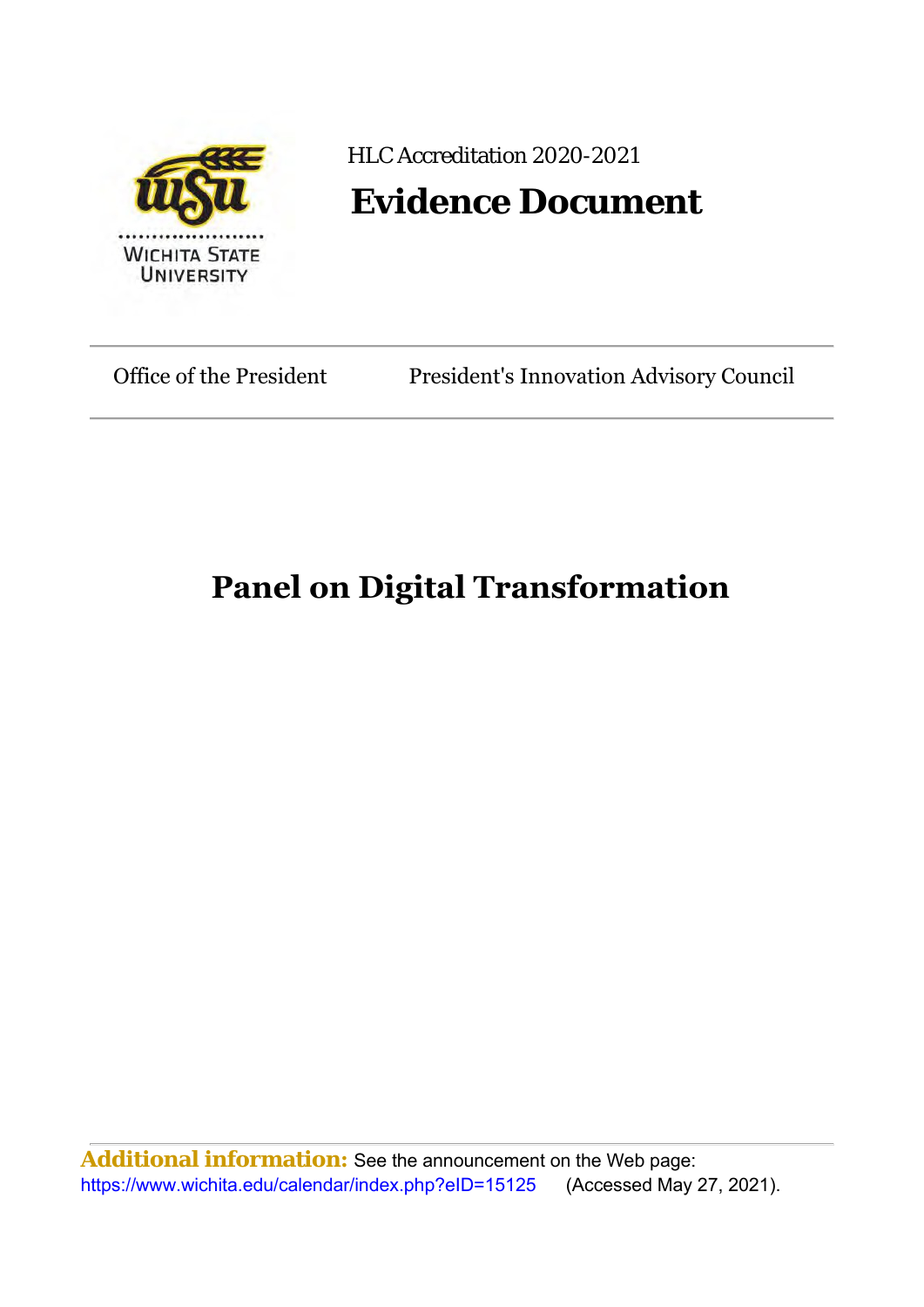## **PANEL on DIGITAL TRANSFORMATION THURSDAY, MAY 13, 12:30pm-2pm**



The President's Innovation Advisory Council is inviting Wichita State University students, faculty and staff to attend a panel on Digital Transformation on Thursday, May 13, 12:30pm-2pm. This panel will highlight current Wichita State University Digital Transformation initiatives in applied learning, curriculum, program delivery, research, and industry relations. In addition, panelists will share their vision for the future of Digital Transformation at Wichita State University.

The event has a very distinguished panel: President Rick Muma, Shirley Lefever (Interim Executive Vice President and Provost), Kathy Downes (Dean of Libraries), Kimberly Engber (Dean of Dorothy and Bill Cohen Honors College), Larisa Genin (Dean of W. Frank Barton School of Business), Gregory Hand (Dean of College of Health Professions), Andrew Hippisley (Dean of Fairmount College of Liberal Arts and Sciences), Rodney Miller (Dean of College of Fine Arts), Jeremy Patterson (Dean of College of Innovation and Design), Coleen Pugh (Associate Vice President for Research and Dean of Graduate School), Steven Skinner (Interim Dean of College of Engineering), Clay Stoldt (Interim Dean of College of Applied Studies) and Tonya Witherspoon (Associate Vice President for Industry Engagement & Applied Learning).

The agenda for the event is as follows:

- Welcome
- Digital Transformation at WSU, President Rick Muma
- Panel on Digital Transformation
- Q&As from audience